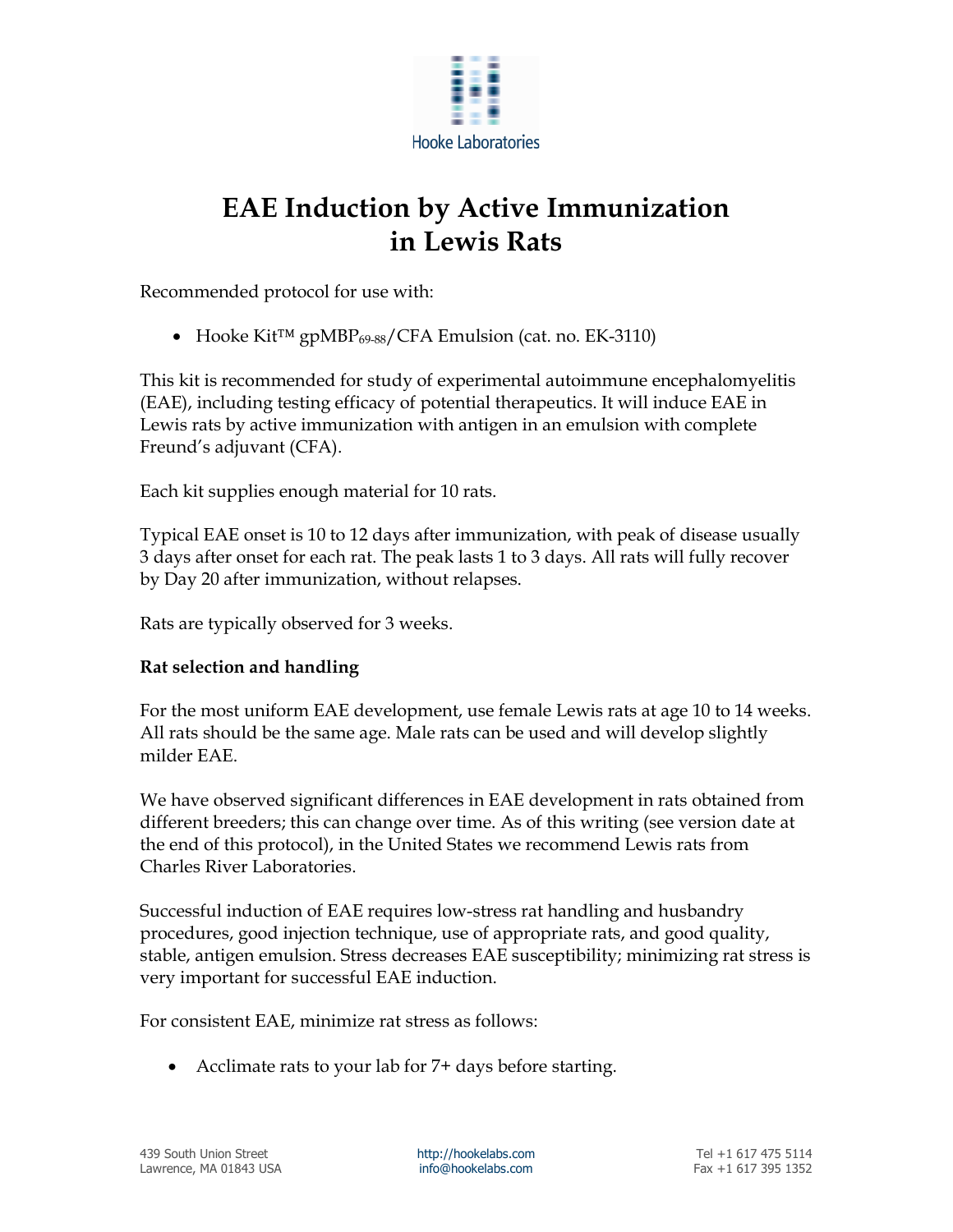- Play with rats several times prior to immunization, to get them used to being handled.
- Follow recommended injection procedure (see details below).
- House rats in a quiet environment, without excessive noise or vibration.
- Try to do all procedures in the animal room. Avoid moving rats on carts.
- Anesthesia is not necessary. If anesthesia must be used per veterinary requirements, we recommend inhaled anesthesia to minimize stress.

### Administration of antigen emulsion

Emulsion should be administered subcutaneously, at two sites, 0.1 mL/site (0.2 mL/rat total).

Good subcutaneous injection technique is important for successful EAE induction, both for proper emulsion administration and also to minimize animal stress. Because EAE susceptibility is influenced by stress, the same person should dose all groups in an experiment (because different people may inflict different amounts of stress).

- 1. Have assistant gently restrain rat against cage.
- 2. Inject rat subcutaneously on one side of lower back with 0.1 mL of emulsion (Figure 1).

Keep the needle inserted into the subcutaneous space for 10 to 15 seconds to avoid leakage of the emulsion. Alternatively, a light pull on the syringe plunger will prevent leakage.



3. Inject rat subcutaneously on the other side of lower back with 0.1 mL of emulsion.

Again, keep the needle inserted into the subcutaneous space for 10 to 15 seconds or lightly pull on the syringe to avoid leakage.

Repeat (1 to 3) for all rats.

#### References

- [1] McFarlin DE, Blank SE, Kibler RF, J. Immunol. 1 13:712 (1974)
- [2] Kardys E and Hashim GA, J Immunol 127:862 (1981)
- [3] Mannie MD et al Proc Natl Acad Sci USA 82:5515 (1985)
- [4] Hashim GA et al, J Neurosci Res. 16(3):467-78 (1986)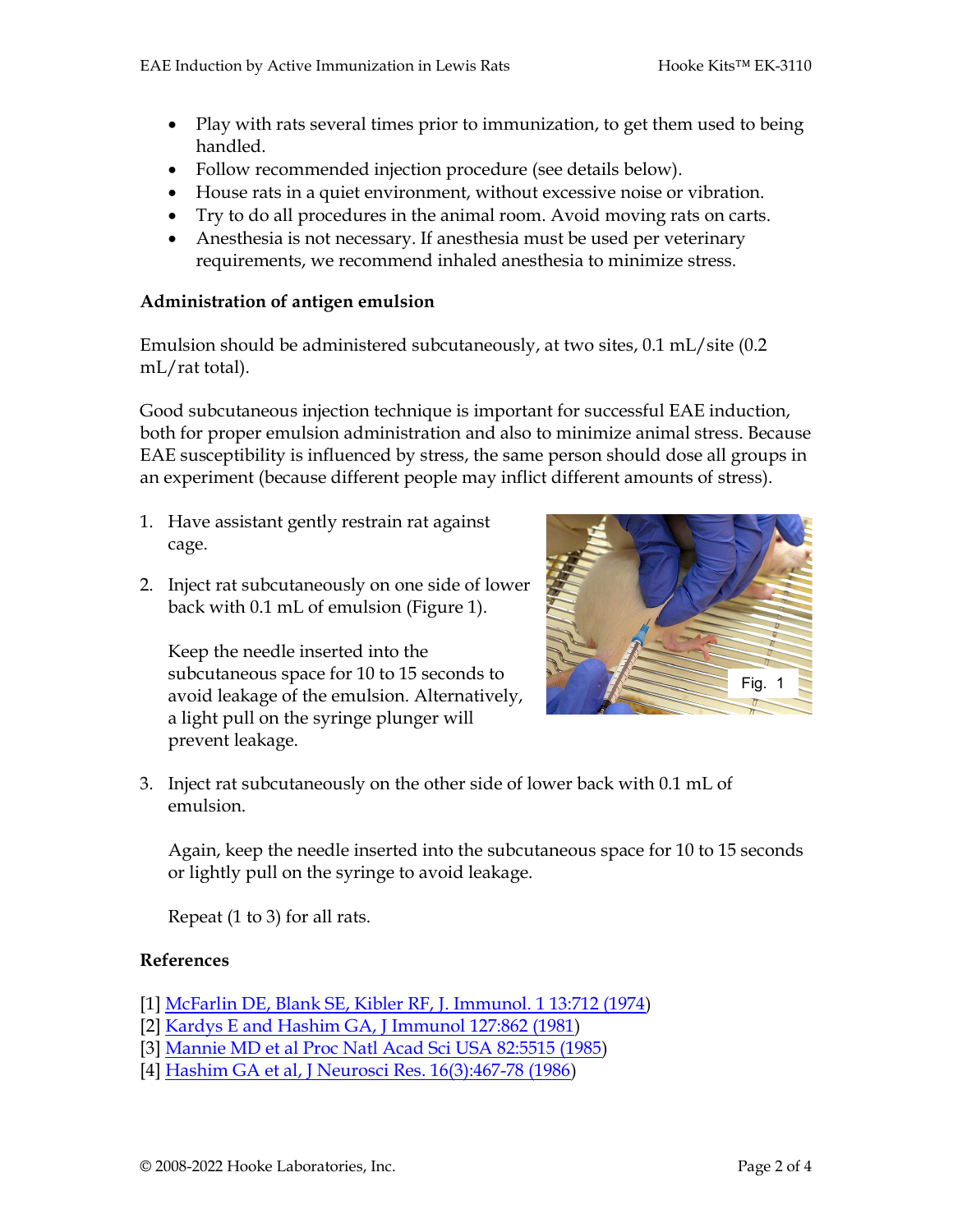# Appendix A – Rat EAE scoring guide

Typically, EAE is scored on scale 0 to 5. Most researchers also give rats "in-between" scores (i.e. 0.5, 1.5, 2.5, 3.5) when the clinical picture lies between two defined scores.

In most cases rats are scored daily, starting 7 days after immunization (Day 7) and continuing until Day 20.

We recommend the following scoring guidelines for rats:

# Rat EAE scoring

| <b>Score</b> | <b>Clinical observations</b>                                                                                                                                                                                             |
|--------------|--------------------------------------------------------------------------------------------------------------------------------------------------------------------------------------------------------------------------|
| 0.0          | No obvious changes in motor function compared to non-immunized rats.<br>When picked up, the tail has tension and some movement when finger runs along the                                                                |
|              | tail.                                                                                                                                                                                                                    |
| 0.5          | Tip of tail is limp.                                                                                                                                                                                                     |
|              | When picked up, the tail has tension except for the tip. When walking, the tip of tail is<br>dragged on the cage bottom.                                                                                                 |
| 1.0          | Limp tail.                                                                                                                                                                                                               |
|              | When picked up, the whole tail is limp. The walk is not affected.                                                                                                                                                        |
| 1.5          | Limp tail and hind leg inhibition.                                                                                                                                                                                       |
|              | When picked up, the whole tail is limp. Walking is very slightly wobbly.                                                                                                                                                 |
| 2.0          | Limp tail and weakness of hind legs.                                                                                                                                                                                     |
|              | When picked up, legs are held close together. When the rat is observed walking, it has<br>a clearly apparent wobbly walk. One foot may have toes dragging, but the other leg has<br>no apparent inhibitions of movement. |
| 2.5          | Limp tail and dragging of hind legs.                                                                                                                                                                                     |
|              | Both hind legs have some movement, but both are dragging at the feet (rat trips on hind<br>feet).                                                                                                                        |
|              | $-OR -$                                                                                                                                                                                                                  |
|              | No movement in one leg/completely dragging one leg, but movement in the other leg.                                                                                                                                       |